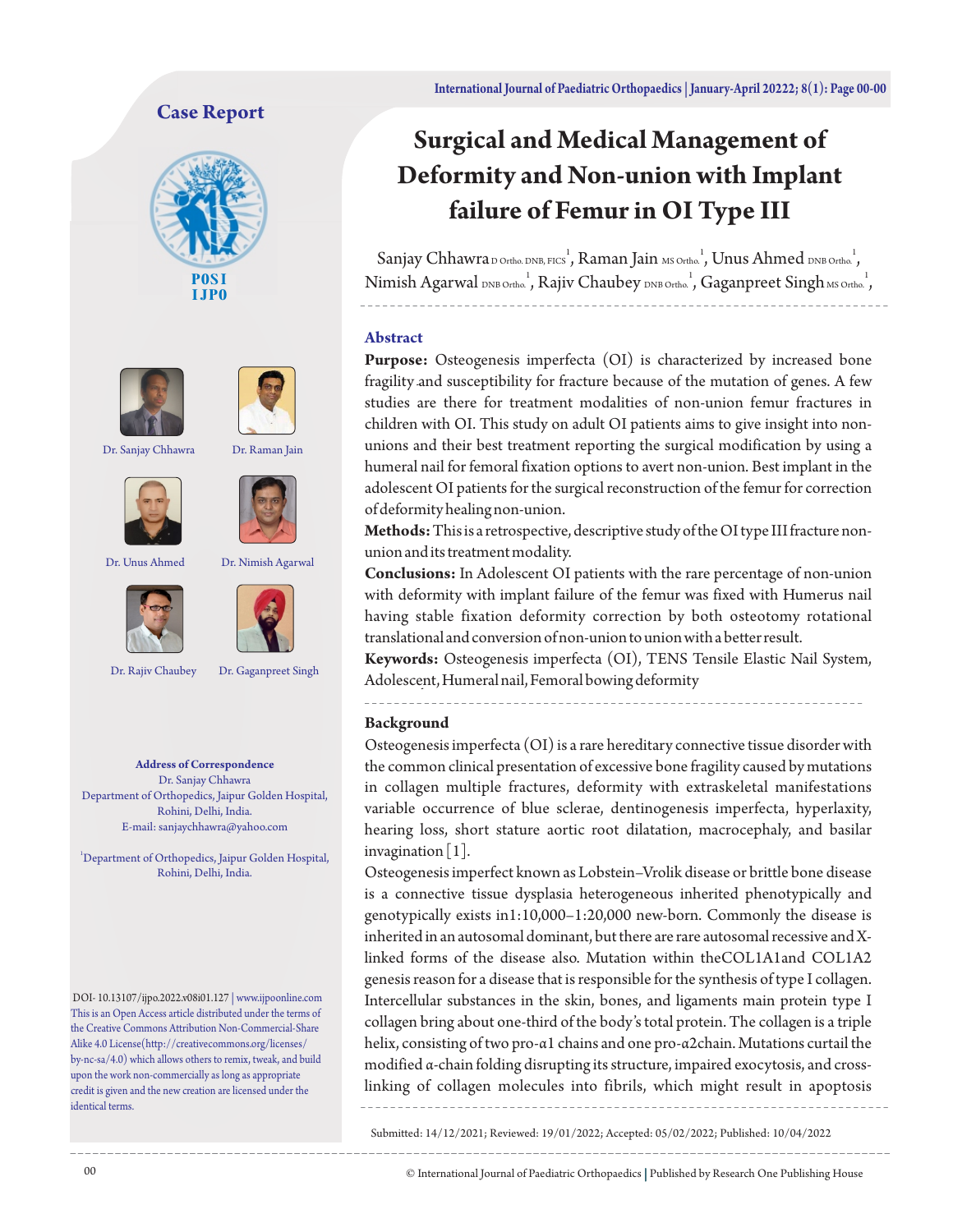activation with glycine replacing large amino acid-qualitative defect. The bone tissue is violated with bone re-modeling in mild cases collagen is reduced to half - quantitative defect. Increased number of osteoclasts and osteoblasts increases accelerated bone re-modeling processes in severe OI cases [2,  $3, 4, 5$ ].

OI research is redefined by the discovery of recent genes realization changes in the bone formation process that do not seem to be related to collagen, but with impaired bone mineralization, osteoblast differentiation, and functioning. With an autosomal dominant inheritance first non–collagen related mutation seen in IFITM5 was discovered in 2000. Hypertrophic callus formation and interosseous membrane ossification were characteristic. First mutation with an autosomal recessive mode of inheritance within the CRTAP gene described by 2006, Morello et al. [6, 7, 8, 9].

#### **Classification**

D.O. Sillence proposed the first OI classification in 1978. It was based on clinical and radiological data, as well as on the inheritance pattern. The course of the disease can vary greatly–from mild to perinatally fatal outcomes. The types are distributed based on disease severity as follows: I < IV<III <II  $|10, 11|$ .

Type I is the mildest form, which is characterized by frequent fractures, blue sclerae, and hearing impairment. Fractures appear at an early age when the child starts walking; their frequency decreases after growth completion. The stature is often normal. The occurrence of limb deformities and imperfect dentinogenesis is rare.

Type II is the perinatally fatal form with the most severe signs, providing that the child survives at birth. Multiple fractures are detected at the intrauterine stage. Limbs are usually short, with arcuate deformations. The sclerae are blue or gray. Death is caused by respiratory failure due to small chest, rib fractures, and pneumonia caused by collagen-associated lung tissue abnormality.

Type III is characterized by progressive limb deformities. Over their lifetimes, the patients experience hundreds of fractures. The face shape is often triangular, with frontal tubers; the sclera is blue or gray. Dentinogenesis imperfecta, vertebral body compression, scoliosis, and platibasia are also noted. The stature is very short.

Type IV is characterized by moderate severity. The incidence of fractures numbers in the tens; many patients are able to walk. This type is characterized by dentinogenesis imperfecta, basilar depression, hearing impairment, and growth variability.

Type V is also characterized by frequent fractures. However, the peculiarity consists in the hypertrophic callus formation and interosseous membrane ossification on the forearm.

Genetic counseling is important for families with members

affected by OI, who wish to have children. The feasible prenatal diagnosis is by fetal ultrasound, originating with a the14th-18th week of pregnancy in severe form. During ultrasound diagnosis, the less severe form can be freely unnoticed. During the first trimester of pregnancy, the biopsy of the chorionic villosities, genetic and molecular biology tests can establish the diagnosis of OI, giving the parents the option of terminating the pregnancy if severe forms are discovered  $[12, 13]$ .

In OI patients' clinical manifestations is a wide spectrum and could vary from destructive forms in the perinatal period to the subtle forms with issues of excessive fragility, frequent fractures, progressive deformity of long bones, and impaired ambulation. In Femur develop deformity anterior/varus angulation and retroversion tibia develop anterolateral bowing and the humerus varus angulation and/or internal rotation deformity. Diagnostic information and to guide treatment DEXA Dual-energy X-ray absorptiometry is very helpful [14].

The treatment of OI requires a multidisciplinary approach including medical treatment, such as using bisphosphonates therapy to lessen long bone fractures rate and to strengthen bone mineral density. The surgical treatment for fracture fixation or deformity correction with orthotic treatment to enhance functional results. The goal of surgery is to revive mechanical alignment, reduce fracture incidence, and promote ambulation  $[15, 16]$ .

Bisphosphonates specific inhibitors to osteoclast-mediated bone resorption are the mainstay of pharmacologic treatment in OI. [17] In a recent Cochrane review of fourteen studies, bisphosphonates were shown to improve bone density after treatment (Dwan, 2016) [18, 20]. The clinical fractures are reduced with increased BMD (Gatti, 2004). Denosumab an anti-RANKL (receptor activator of nuclear factor kappa-B ligand) antibody acts on osteoclasts to suppress bone resorption increase bone density [21]. Teriparatide a PTH analog (a recombinant human parathyroid hormone that induces anabolism in bone, significantly increased bone mineral density in adults with OI type I, but it was not as effective in moderate and severe forms of OI [19].

Sclerostin inhibitory antibody anabolic agent increased bone



**Figure 1:** Osteotomy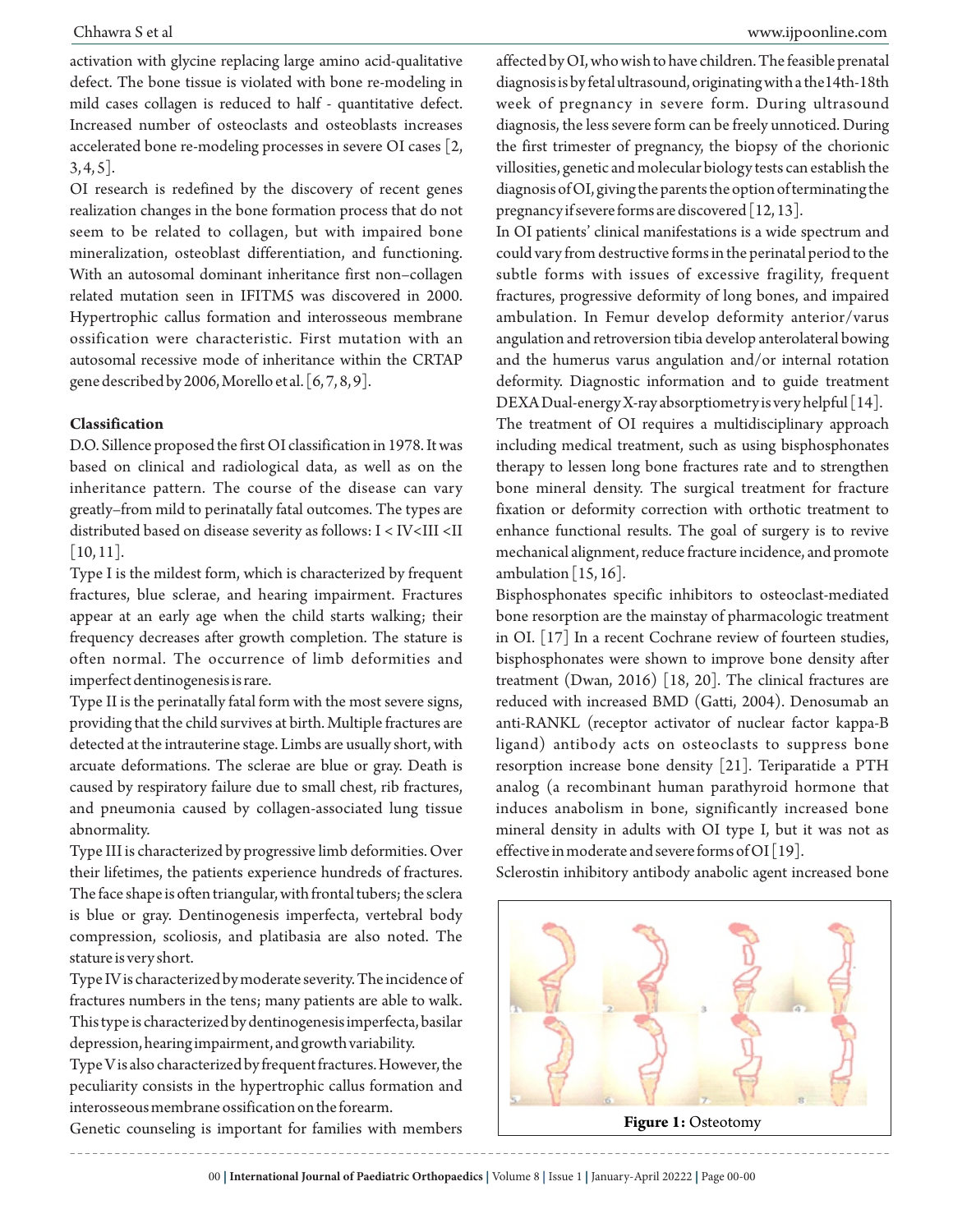| <b>Parameter</b> | <b>H<sub>b</sub></b><br>g/dL | <b>Vit D</b> | <b>TSH</b><br>mU/L            | <b>T3</b><br>pg/mL | <b>T4</b><br>ng/dL       | <b>AlkPhos</b><br>U/L | <b>Dexa Scan T score</b>                                                                      |                                                  |
|------------------|------------------------------|--------------|-------------------------------|--------------------|--------------------------|-----------------------|-----------------------------------------------------------------------------------------------|--------------------------------------------------|
| Normal<br>Value  | $12 - 15$                    |              | 100 mcg $0.8 \text{ to } 6.0$ | $2.73$ to<br>4.69  | 1.0 <sub>to</sub><br>2.1 | 42-362                | $+1$ to $-1$ Normal Bone Density<br>$-1$ and $-2.5$ Osteopenia<br>$-2.5$ or less Osteoporosis | Table 1:<br>Preoperative<br><b>Blood Reports</b> |
| Reports          | 6.6                          | 22.4         | 1.68                          | 5.9                | 16.26                    | 400                   | $-4.5$                                                                                        |                                                  |

formation, decreased bone resorption, and increased bone mineral density Transforming growth factor-beta inhibition Progenitor cell therapy stem cells are under trial [22, 23, 24].

Preposition surgical management of OI, the target is maintained reinstate bone axis decrease the incidence of fracture and avert bowing of bone. The preferred implant for long bones in OI patients is an Intra Medullary rod load sharing device because it is not complicated with the stress riser effect, protects the whole length of a long bone, and does not shield the stress from the bone tissue it protects, preventing osteopenia so better biomechanical property.

The plate is used less because of complications, such as bony resorption from stress shielding, implant failure, and subsequent fracture at the plate ends. Limb lengthening using an external fixator was theoretically possible in patients with type I OI, with complications of adjacent joint disfiguration due to increased joint pressure poor regenerated bone after implant removal [25].

In intramedullary implants, Static implants and telescopy nail is used as per the age of the patient. So, field procedure of multiple osteotomies and IM rod fixation a telescopic rod was devised by Bailey and Dubow back in 1963 with complications either from the device design or from the abnormal bone tissue. Bailey-Dubow rod was modified to Sheffield rod, improved the result by wiping out the device-oriented complications but damages to the distal femur and distal tibia still there. Then, the Fassier-Duval rod the next generation telescopic rod aid antegrade obturator insertion without arthrotomy of the distal joint, and distal articular cartilage of the long bone is not damaged. The corkscrew-tipped telescopic rod is also emerging. The Telescopic rod is a combination of a hollow sleeve and its obturator with the proximal end of a sleeve is docked at the proximal epiphysis although the distal end of an obturator at the distal epiphysis [26, 27, 28, 29, 30, 31].

In recent past few studies had noted that the small intramedullary IM interlocking nail, like a humeral nail, in adolescent patients can be used for femoral fixation due to the benefits of the entry point lateral to the tip of greater trochanter leading to escape iatrogenic vascular injury and Humerus interlock nail is of smaller diameter and shorter length than a conventional femoral nail which is appropriate for the smallsized adolescent femur. Therefore, in adolescent OI patients

this humeral nail should be also useful and applicable for femoral fixation. This study intended to validate the result of adolescent OI patients with femoral deformity, fracture, and non-union treated with humeral nail fixation [39].

Augment fixation-Poor bone stock thin diaphysis in adolescents or adults with OI interferes with effective fixation and bone healing mechanism. Additional fixation is needed to reinforce IM rodding for osteotomy fixation, fracture management, osteosynthesis of delayed or nonunion of the OI long bone with a longer locking plate, and unicortical screw fixation. Another option to augment fixation of the long bone in OI cases with poor bone stock is the sandwich technique; around the circumference of the lesion, cortical allograft straps are applied [32].

Regarding Osteotomy, we used a rotational and translational osteotomy to redress its malalignment and femoral bowing, followed by fixation with a Humerus Nail The severe bowing at the coronal plane was changed into bowing in the sagittal plane. Appropriate realm is with the slight translation of the resected fragment, decreasing bowing degree. Use of drills and osteotome is preferred to minimize the risk of bone non-union minimizing soft-tissue stripping and avoiding the employment of power saws to create an osteotomy, as the friction and subsequent heat can cause osteonecrosis [33, 34].

pseudarthrosis develops in severely affected patients with impoverished management of fractures commonly at proximal and distal femur or humerus. It should be treated via rigid fixation and autogenous bone graft, with additional fixation that reinforces the IM rod and an allograft and which technique is also supportive [35].

#### **Case Report**

A10-year-old girl presented with deformity, swelling, pain, scar mark over the left thigh as a history narrated by a patient that operated on a fractured shaft of femur 9 months back fixed with TENS Tensile Elastic Nail System. After blood, radiological, molecular investigation it was confirmed OI type III. On clinical examination, the ROM of the hip knee ankle was passive possible. The neurovascular examination was normal. The main problem of our patient was the loss of capacity for independent walking and upright standing.

Standing anteroposterior (AP) full limb radiographs of affected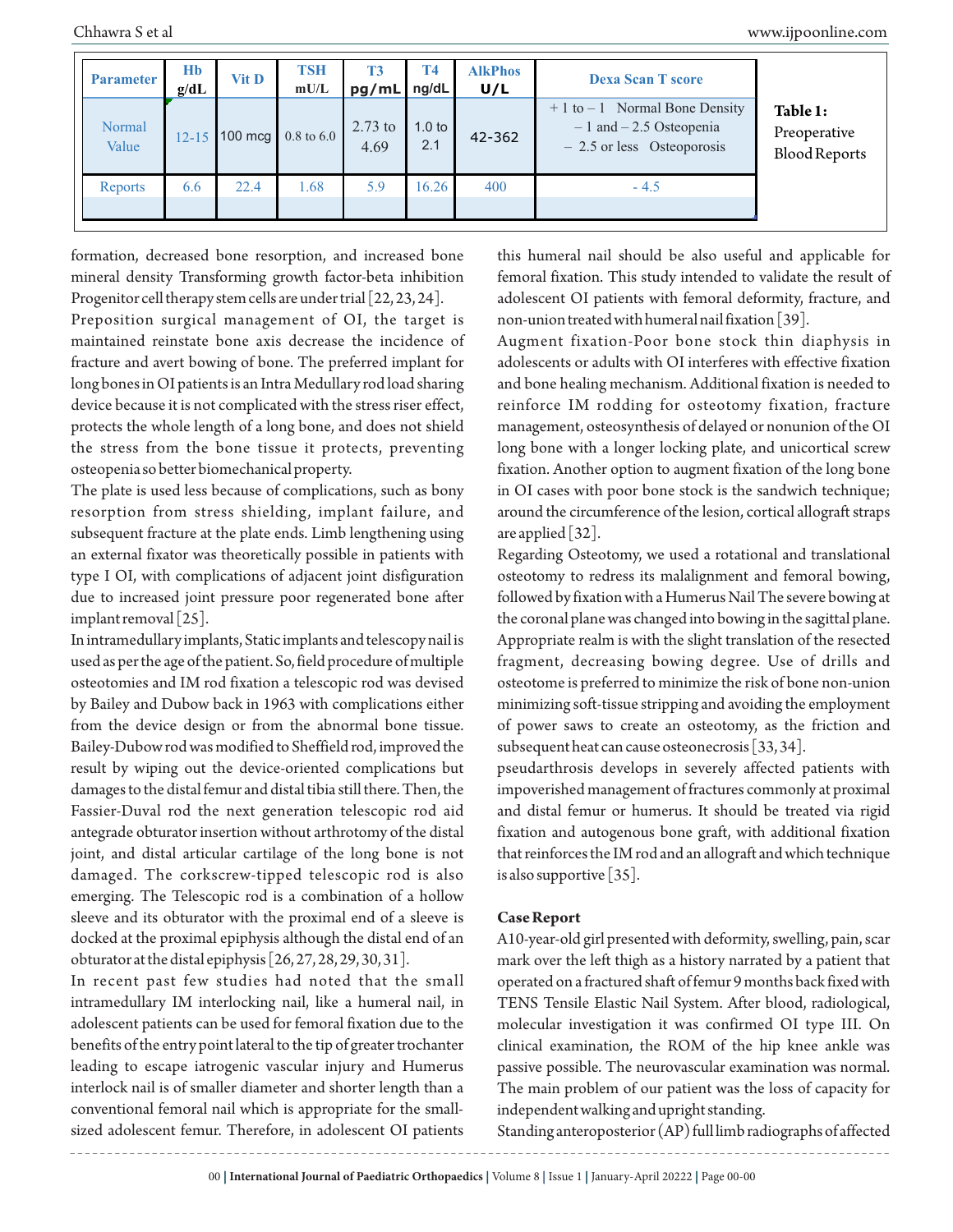

**Figure 2:**Preoperative X-ray, non-union femur with deformity



**Figure 3:**Intraoperative & Post Operative osteototomy

lower extremities were taken. Radiographs AP and lateral view show Left bowing and varus deformity non-union femur with the implant in situ with bending of implant, thickening of the cortical bone, and medullary canal narrowing. Dexa scan report suggested low bone density. Decreased bone mineral density may be associated with osteogenesis imperfecta, and DEXA helps detect low bone mineral density for risk of future and deciding management.

Planned for surgery initial Implant was removed and two-level osteotomy of femur done at subtrochanteric region transverse osteotomy correct bowing and non-union site used as oblique osteotomy to refreshened fracture ends then fixation with humerus nail. We decided to use humeral Intra Medullary nail for femoral osteotomy stabilization in this case due to two

reasons. Firstly, the humeral nail was the interlocking nail that was available in a smaller size and shorter length than the conventional femoral nail. Thus, the humeral nail would be better in biomechanical property than TENS Tensile Elastic Nail System. Secondly, the humeral nail geometry was rather straight than the femoral nail resulting in the more lateral entry point for humeral nail insertion at the lateral to the tip of the greater trochanter, and so avoiding the iatrogenic vascular injury on piriformis fossa.

Then medical management with Zolendronic acid given as 0.05 mg/kg/dose every 6 months Calcium 1000 mg once a day for 2 months and Vitamin D 600 IU daily for one month. Later reviewed with blood parameters to add medication.

Hip thigh orthosis also applied long-leg braces (hip-knee-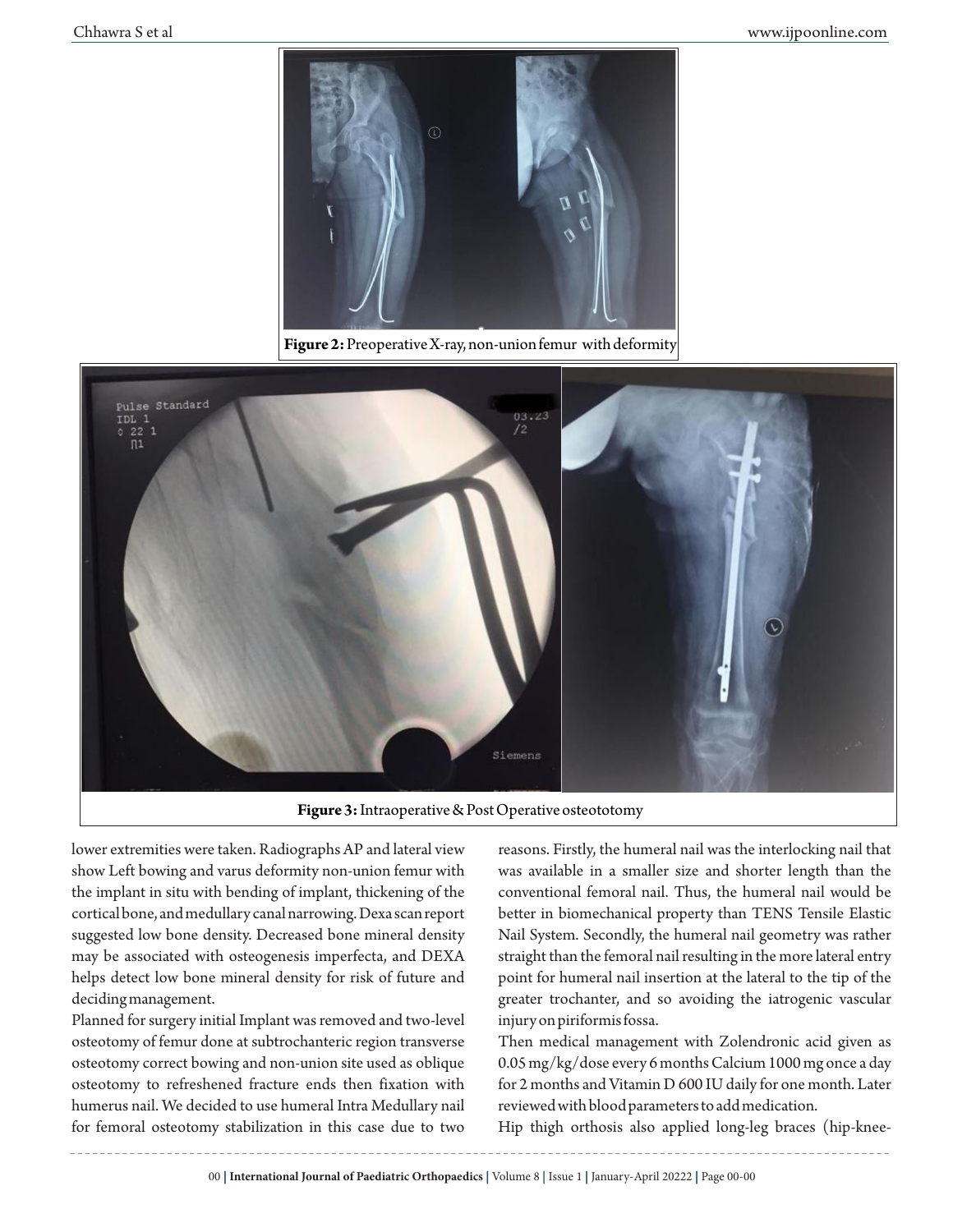

**Figure 4:** X-ray after 2 months & after 6 months



| <b>TYPE</b>       | <b>TOTAL</b><br><b>CASES</b> | <b>TOTAL NUMBER</b><br><b>OF CASES</b><br><b>UNION</b> | <b>TOTAL NUMBER</b><br><b>OF CASES</b><br><b>NONUNION</b> | <b>NONUNION</b><br><b>PERCENTAGE</b> |
|-------------------|------------------------------|--------------------------------------------------------|-----------------------------------------------------------|--------------------------------------|
| TYPE 1            | 22                           | 19(48.7)                                               | 3(30)                                                     | 13.60%                               |
| TYPE <sub>2</sub> |                              | 0(0)                                                   | 0(0)                                                      | 0%                                   |
| TYPE 3            | 13                           | 12(30.7)                                               | 1(10)                                                     | 7.70%                                |
| TYPE <sub>4</sub> | 13                           | 7(18)                                                  | 6(60)                                                     | 46%                                  |
| TYPE 5            |                              | 0(0)                                                   | 0(0)                                                      | 0%                                   |

**Table 2:** Incidence of Nonunion in different types of OI



**Figure 5:** X-ray after one year & scar mark

ankle-foot orthoses [HKAFO] or RGO Reciprocating Gait Orthosis. The RGO provides support and mobility to the hip, knee, ankle, and foot. It improves body alignment and posture, increases bone and muscle strength, and enhances independence and self-esteem [36].

Physiotherapy helped to prevent disuse atrophy of muscle strengthen muscles and disuse loss of bone mass strengthen the bone. Weight-bearing started after 3 months and on serial Xray, the union was visible with correction of the deformity. The patient had a good functional recovery.

OI is a heritable disorder of collagen synthesis that commonly presents as bone fragility with multiple long bone fractures and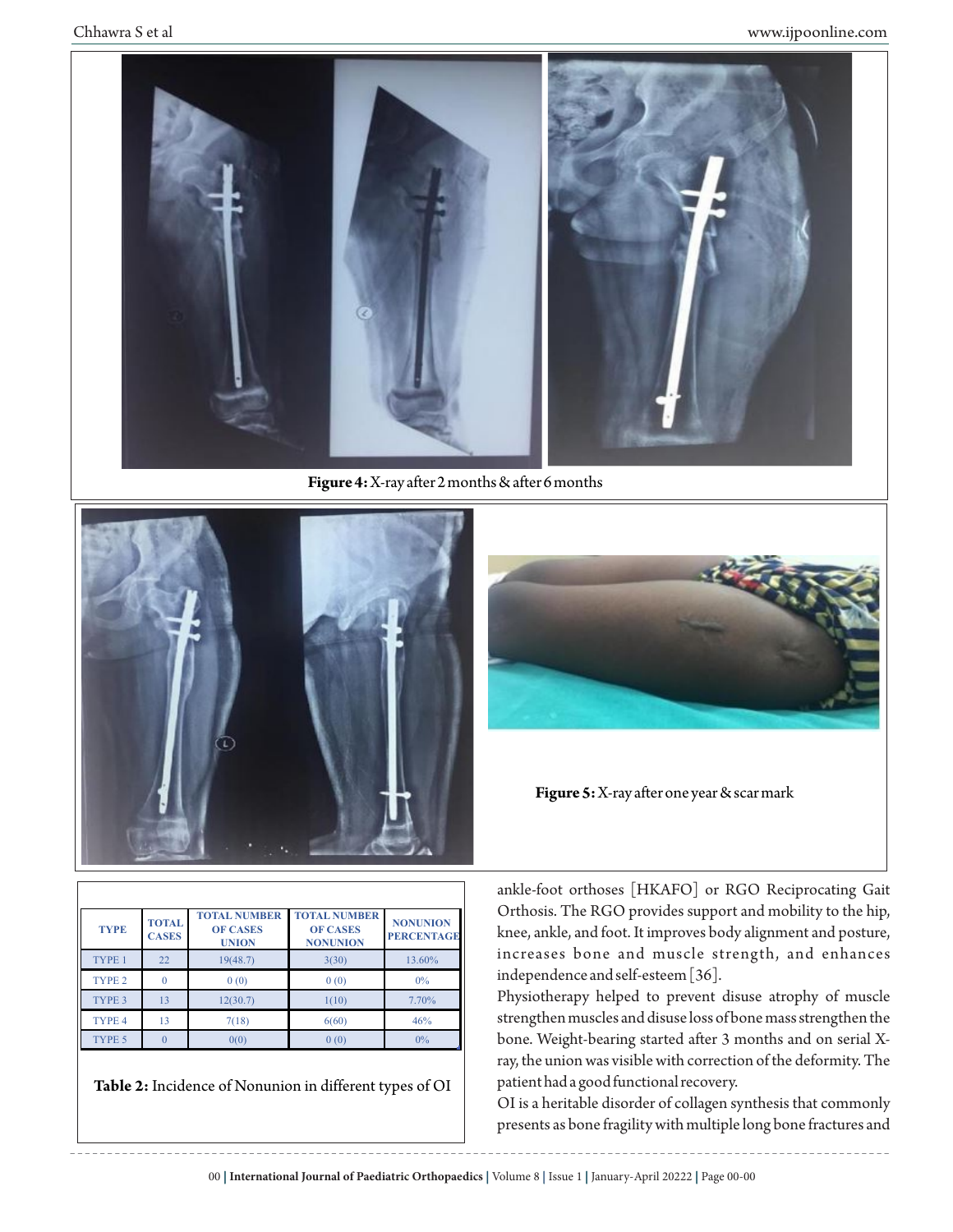deformities that require multidisciplinary treatment surgical management for fracture fixation or reconstruction with medical treatment for increased density of bone.

The implant selection is very problematic given the age of the patient's deformity fracture, the density of bone. The various implant used for fixation of OI intramedullary Rush Pin, TENS Tensile Elastic Nail System, Femoral nail Recently Telescoping nail–Bailey Dubow, Sheffield, Fassier Duval, cork-tipped telescoping nail

and Extramedullary device–plates external fixator with various advantage and downside. The load sharing implant intramedullary device is better advantages of early mobilization of hip and knee, efficient load transfer, optimal mechanical stability, minimization of stress concentration, preservation of soft tissues, fracture hematoma, and periosteal blood supply  $\left[37,38\right]$ .

The usefulness of the Humerus nail has many advantages compared to the Rush pin, TENS Tensile Elastic Nail System, Conventional femoral nail, Telescoping nail. Rush Pin, TENS Tensile Elastic Nail System has poor stability as seen during this case implant failure with non-union was seen. The conventional Femoral nail mismatch with the narrow diameter of OI patient femur and Telescoping Rod high cost with less availability with the complication of migration, epiphyseal injury.

The Humerus nail Advantages

1. Humerus nail is straight so entry is lateral from trans trochanteric because the diameter of the nail is less so injury to the epiphysis and vessel MCA is minimized.

2. They provide better biomechanical stability rotation of limbs in multiple osteotomies.

3. In OI patient is short stature with narrow diameter Humerus nail is more suitable in view of the nail is having a shorter length and small diameter.

The Humerus nail disadvantages are also there.

1. Distal locking of distal femur needs a longer screw

2. This nail has a 9–10-degree cephalon medullary angle better for proximal femur fracture [39].

We fixed non-union femur with deformity with Implant failure by using Humerus nail in OI III patient. A study published where they reviewed 216 adults OI patients on the incidence of femur fractures and non-unions, presenting a total of 49 femur fractures (22.7%) and 10 non-unions (20.4%)

Type 4 has the most non-union rate during this study Agarwal and Joseph and Gamble et al. found a 15–20% prevalence of fracture non-union in a very heterogeneous group of OI children over a 10–14-year period [40, 41, 42].

So, our case is rare as per the non-union percentage rate in OI type III.

Regarding osteotomy, the fracture at midshaft which was nonunion oblique in the pattern was again osteotomized to refresh and use as rotational osteotomy and therefore the transverse osteotomy at proximal femur was used as translational osteotomy correct bowing malalignment. The fixation of the femur after osteotomy was with Humerus nail correcting the deformity and healing the non-union femur which is unusual because of rare presentation.

Medical management, Physiotherapy, Orthotic support helped the fast recovery of patients with better functional outcomes.

#### **Conclusion**

In Adolescent OI patients with a rare percentage of nonunion with implant failure of femur and deformity can be fixed with Humerus nail. It gives stable fixation with deformity correction by both rotational osteotomy oblique non-union site Osteotomized refreshed and translational osteotomy transverse at subtrochanteric level with the conversion of nonunion to union with a better result.

**Declaration of patient consent:** The authors certify that they have obtained all appropriate patient consent forms. In the form, the patient has given his consent for his images and other clinical information to be reported in the Journal. The patient understands that his name and initials will not be published, and due efforts will be made to conceal his identity, but anonymity cannot be guaranteed.

**Conflict of interest:** Nil; **Source of support:** None

#### 1. Caouette C, Rauch F et al: Biomechanical analysis of fracture risk associated with tibia deformity in children with osteogenesis imperfecta: A finite element analysis. J Musculo skeletal Neuronal Interact, 2014; 14(2): 205–12. 2. Forlino A, Cabral WA, Marini JC. New perspectives on osteogenesis imperfecta. Nat RevEndocrinol. 2011;7(9):540-557.10.1038/nrendo.2011.81. 3. MariniJC, Bachinger H Petal. Osteogenesis imperfecta. Nat Rev Dis Primers. 2017;3:17052.10.1038/nrdp.2017.52. 4. Sillence DO, Rimoin DL, Danks DM. Clinical variability in osteogenesis imperfecta-variable expressivity or genetic heterogeneity. Birth Defects Orig Arctic Ser.1979;15(5B):113-129. 5. Van Dijk FS, Sillence DO. Osteogenesis imperfecta: clinical diagnosis, nomenclature and severity assessment. Am J MedGenetA.2014;164A (6):1470-1481. References

00 | **International Journal of Paediatric Orthopaedics** | Volume 8 | Issue 1 | January-April 20222 | Page 00-00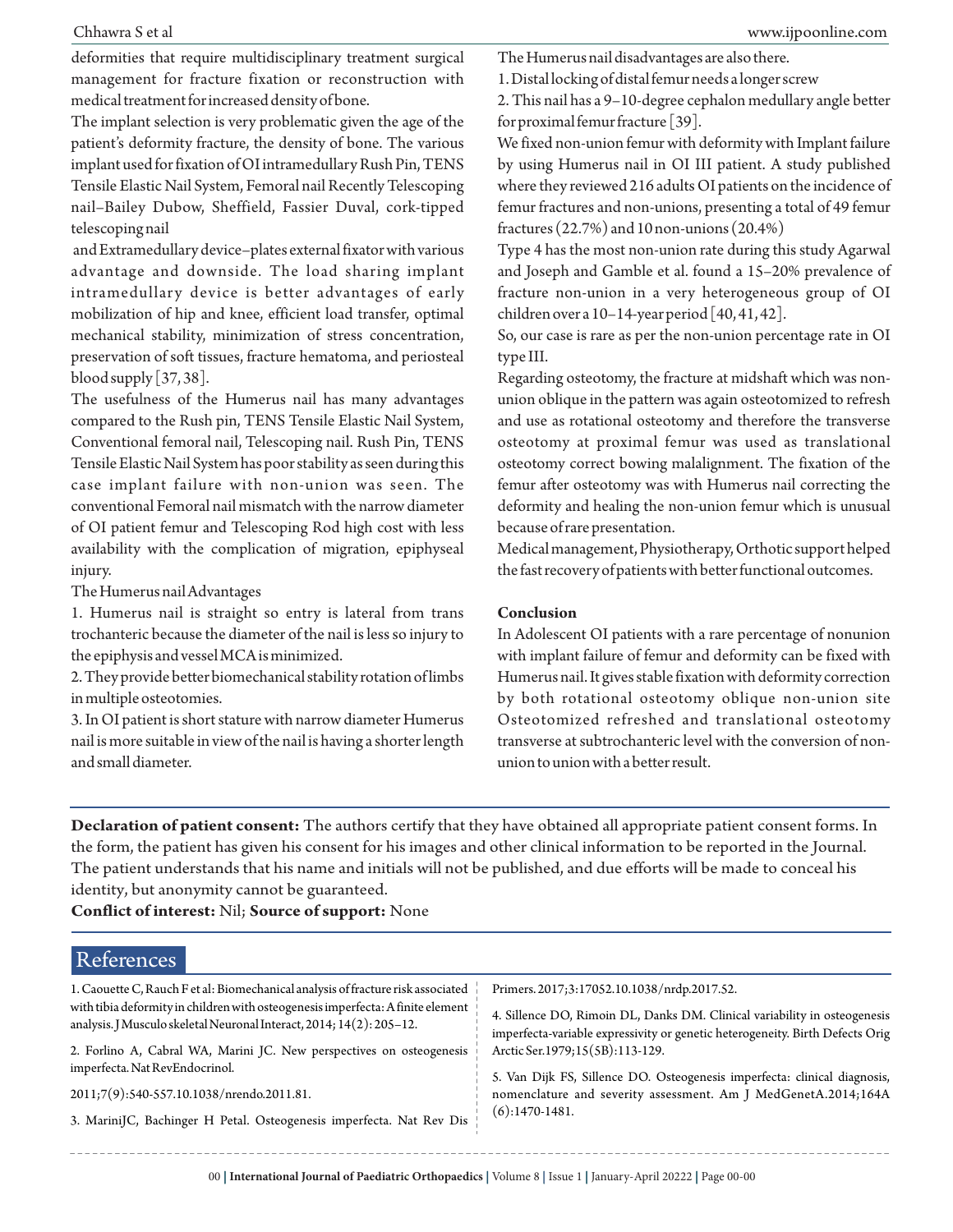6. Semler O, Garbes L, Keupp K, et al. A mutation in the 5'-UTR of IFITM5 creates an in-frame start codon and causes autosomal-dominant osteogenesis imperfect type V with hyperplastic callus. Am J Hum Genet. 2012;91(2): 349- 357.10.1016/j.ajhg.2012.06.01.

7. Ishikawa Y, Bachinger HP. A molecular ensemble in the ER for procollagen maturation. Bio chim Biophys Acta. 2013;1833(11):2479-2491.10.1016/j.bbamcr.2013.04.008

8. Marini JC, Forlino A, Cabral WA, et al. Consortium for osteogenesis imperfecta mutations in the helical domain of type I collagen: regions rich in lethal mutations align with collagen binding sites for integrin sand proteoglycans. Hum Mutat.2007;28(3):209-221.10.1002/humu.20429

9. Morello R, Bertin TK, Chen Y, et al. CRTAP is required for prolyl 3 hydroxylation and mutations cause recessive osteogenesis imperfecta. Cell. 2006;127(2): 291 304.10.1016/j.cell.2006.08.039.

10. Bonafe L, Cormier-Daire V, Hall C, et al. Nosology and classification of genetic skeletal disorders: 2015 revision. Am J Med GenetA.2015;167A (12):2869-2892.10.1002/ajmg.a.37365.

11. Thomas IH, DiMeglio LA. Advances in the Classification and Treatment of Osteogenesis Imperfecta. Curr Osteoporos Rep. 2016;14(1):1- 9.10.1007/s11914-016-0299-y.

12. Thompson EM. Non-Invasive Prenatal Diagnosis of Osteogenesis Imperfecta. Am J MedGenet.1993;45:201-206.10.1002/ajmg.1320450210.

13. Buisson O, Senat MV, Laurenceau N, Ville Y. Update on prenatal diagnosis of osteogenesis type II: An index case report diagnosed by ultrasonography in the first trimester. J Gynecol Obstet Bio l Reprod.2002;31:672-676.

14.Huang RP et al. Functional Significance of Bone Density Measurements in Children with Osteogenesis Imperfecta. The Journal of Bone and Joint Surgery (American). 2006:88:1324.10.2106/JBJS.E.00333.

15.MaromR, LeeYC, Grafe I & Lee B. Pharmacological and biological therapeutic strategies for osteogenesis imperfecta. American Journal of Medical Genetics Part C: Seminars in MedicalGenetics2016172367–383.10.1002/ajmg.c.31532.

16. TauerJT, Robinson ME & Rauch F. Osteogenesis imperfecta: new perspectives from clinical and translational research. JBMR Plus 20193 e10174 10.1002/jbm4.10174.

17. Bains JS, Carter EM, Cuthbertson D, et al. A multicenter observational cohort study to evaluate the effects of bisphosphonate exposure on bone mineral density and other health outcomes in osteogenesis imperfecta. JBMR Plus 20193 e10118.10.1002/jbm4.10118.

18. Kerry Dwan, Donald Basel Bisphosphonate Therapy for Osteogenesis Imperfecta. Cochrane Database Syst Rev. 2016 Oct;2016(10):CD005088doi:10.1002/14651858.CD005088.pub4.

19. Li LJ, Zheng WB, Li M. Effects of zoledronic acid on vertebral shape of children and adolescents with osteogenesis imperfecta. Bone 2019127164–171. 10.1016/j.bone.2019.06.011.

20. Orwoll ES, Shapiro J, Veith S, Mullins MA, et al. Evaluation of teriparatide treatment in adults with osteogenesis imperfecta. Journal of Clinical Investigation 2014124491–498.10.1172/JCI71101.

21. Heike Hoyer-Kuhn, Christian Netzer, Oliver Semler Two years' experience with denosumab for children with Osteogenesis imperfecta type VI. Orphanet J Rare Dis 2014 Sep 26;9:145.

22. Sinder BP, Novak S, Kalajzic I. Engraftment of skeletal progenitor cells by bone directed transplantation improves osteogenesis imperfecta murine bone phenotype. Stem Cells 2020 38530–541.10.1002/stem.3133.

23. Glorieux FH, Devogelaer JP, Winkle PJ. BPS804 anti-sclerostin antibody in adults with moderate osteogenesis imperfecta: results of a randomized phase 2a trial. Journal of Bone and Mineral Research 2017 32 1496–1504. 10.1002/jbmr.3143.

24. Zieba J, Munivez E, Lee B. Fracture healing in collagen-related preclinical models of osteogenesis imperfecta. Journal of Bone and Mineral Research 2020 35 1132–1148.10.1002/jbmr.3979.

25. Song HR, Soma Raju VV, Kumar S, et al. Deformity correction by external fixation and/or intramedullary nailing in hypo phosphatic rickets. ActaOrthop2006;77:307–14.10.1080/17453670610046073.

26. Bailey RW, Dubow HI. Studies of longitudinal bone growth resulting in an extensible nail. Surg Forum. 1963; 14:455-8.PMID:1406569310.1302/0301-620X.82B1.9601.

27. Sofield HA, Millar EA. Fragmentation, realignment, and intramedullary rod fixation of deformity of the long bones in children: a ten-year appraisal. J Bone Joint Surg Am.1959;41(8):1371-91

28. Wilkinson JM, Scott BW, Bell MJ. Surgical stabilisation of the lower limb in osteogenesis imperfecta using the Sheffield Telescopic Intramedullary Rod System. J Bone Joint Surg Br.1998;80(6):999-1004.10.1302/0301- 620x.80b6.8667.

29. Fassier F. Fassier-Duval telescopic system: how i do it? J Pediatr Orthop. 2017;37Suppl 2:S48-S51.10.1097/BPO.0000000000001024.

30. ChoTJ, Lee KS, Lee DY. Interlocking telescopic rod for patients with osteogenesis imperfecta. J Bone Joint Surg Am. 2007;89(5):1028-35. 10.2106/JBJS.F.00814.

31. Sarikaya I, Seker A, Guler B. Using a corkscrew-tipped telescopic nail in the treatment of osteogenesis imperfecta: a biomechanical study and preliminary results of 17 consecutive cases. J Pediatr Orthop B.2019;28(2):173- 8.10.1097/BPB.0000000000000537.

32. Puvanesarajah V, Shapiro JR, Sponseller PD. Sandwich allografts for longbone non unions in patients with osteogenesis imperfecta: a retrospective study. J Bone Joint Surg Am.2015;97(4):318-25.10.2106/JBJS.N.00584.

33. Li J, Rai S, Hong P. Rotational and translational osteotomy for treatment of severe deformity in hypophosphate mi crickets: A case report. Medicine 2020;99:3(e18425).10.1097/MD.0000000000018425.

34. Saldanha KA, Saleh M, Bell MJ, Fernandes JA. Limb lengthening and correction of deformity in the lower limbs of children with osteogenesis imperfecta. J Bone Joint Surg Br. 2004;86(2):259-65.10.1302/0301- 620x.86b2.14393

35. To M, Gupta V, Chow W. Surgical management of long bone pseud arthrosis with severe limblength discrepancy in osteogenesis imperfecta. J Pediatr Orthop B. 2013;22(1):63- 9.10.1097/BPB.0b013e32834de542.

36. L H Gerber 1, H Binder, J Marini Effects of withdrawal of bracing in matched pairs of children with osteogenesis imperfect Arch Phys Med Rehabil 1998 Jan;79(1):46-51.

37. Metsemakers WJ, Roel, Nijs S. Risk factors for nonunion after intramedullary nailing of femoral shaft fractures: remaining controversies. Injury. Int J Care Inj. 2015;46:1601–7.10.1097/MD.0000000000016559.

38. Papakostidis C, Grestas A, Giannoudis PV. Femoral-shaft fractures and non unions treated with intramedullary nails: the role of dynamisation. Injury. Int J Care Inj. 2011;42:1353–61.DOI10.1016/j.injury.2011.06.024.

39. Paphon Sa-ngasoongsong, Tanyawat Saisongcroh, and Pornchai Mulpruek Using humeral nail for surgical reconstruction of femur in adolescents with osteogenesis imperfect World J Orthop. 2017Sep 18;8(9):735–740.doi:10.5312/wjo. v8. i9.735.